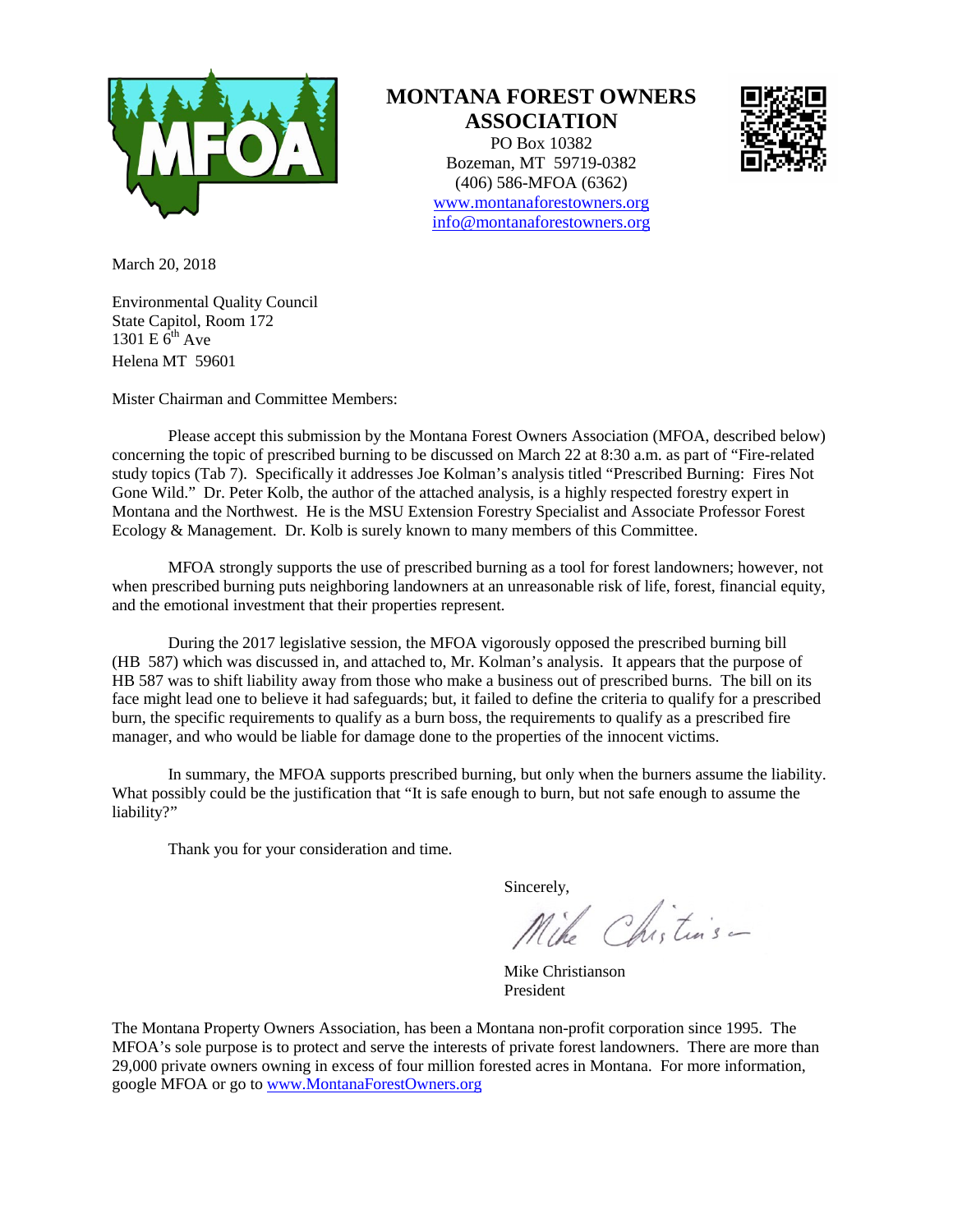

3-20-18

Mike Christianson, President Montana Forest Owners Association P.O. Box 10382 Bozeman, MT 59719-0382

Dear Mike,

Thanks for the opportunity to review the Montana EQC summary by Joe Kolman to be submitted March 22, 2018 regarding prescribed burning across Montana landscapes. I have been working with private forest landowners for over 30 years, cumulatively in Wisconsin, Minnesota, Idaho and Montana. The last 30 years have been in Idaho (9 ½ years) and Montana (21 years). I am also very familiar with the use of prescribed burning having significant educational and practical experience with prescribed broadcast burning in Idaho and Montana as both a professional but also a Non-Industrial Private Forest Landowner with an active logging and fuels program myself. I am actively engaged with the Montana Logging Association and many Private Forestry Consultants that rely on using prescribed fire to meet the Montana Slash Reduction Law. As such I regard the use of prescribed fire as a very useful tool in the practice of

land management and conservation. But it needs to be done correctly and with honest consequences for those that use it inappropriately.

## **A review of EQC comments titled: Prescribed Burning: Fires Not Gone Wild for the Montana Forest Owners Association**

Below are several bolded and underlined terms from the referenced document and my concerns.

**Certified prescribed burn** is described to explain its purpose, who conducts it, and exempts liability from the person conducting it.

**Concerns:** The statement does not indicate who or what entity determines and certifies the standards that define a prescribed burn plan, a prescribed burn boss, and appropriate precautionary measures. Also, it does not indicate who is liable for damages if a prescribed burn causes damages (to other properties and persons) if the fire escapes approved burn parameters due to factors other than negligence (a gust of wind blowing embers across fire lines, a burning tree falling over, a rolling piece of burning woody debris would be the most common scenarios where a prescribed burn may escape). Who determines what constitutes negligence as fires are complex phenomenon, or is each case to be determined on an individual basis, and if so will this be completed in an interdisciplinary panel of experts, landowners, state employees, or in a court of law?

**State-based prescribed burning laws in other states:** Using prescribed burning laws from other states to assess appropriate burn regulations and liability for Montana.

## **Extension Forestry**

Peter F. Kolb (PhD) Montana State University Extension Forestry Specialist Associate Professor of Forest Ecology & Management College of Forestry and Conservation, University of Montana 32 Campus Drive, Missoula, MT 59812-0606 (406) 243-4705, e-mail: [peter.kolb@cfc.umt.edu](mailto:peter.kolb@cfc.umt.edu)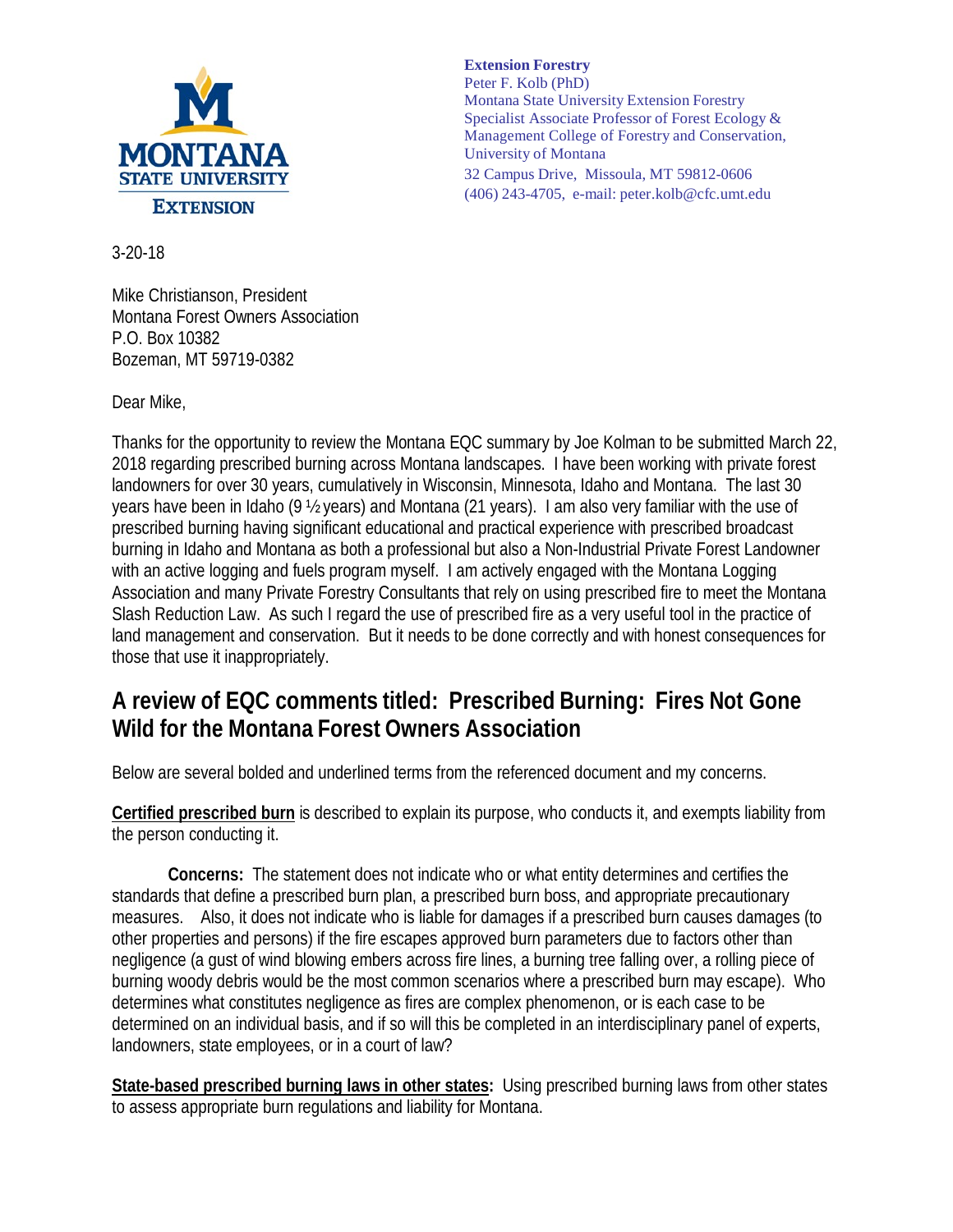**Concerns**: Every geographic area within the United States (and North America) has its own unique climate and weather which in turn dictates the kinds of vegetation, fuels and historic pre-European fire patterns occurred over time. The Holocene is considered the most modern proxy for these landscape patterns and parameters from which historical natural patterns of vegetation and disturbances might be defined and parameterized. Within the Holocene are various identifiable climatic extremes during which either warm, dry, wet, and dry climatic trends caused significant fluctuations in the role of fire and vegetation types across landscapes. Thus the historic role and interactions of fires with vegetation and climate vary tremendously across both time and geography, making comparisons across the enormous diversity of forest types and climatic time frames difficult. For example, the climatic and vegetation parameters that make prescribed burning a relatively safe and reasonable practice in Georgia and Florida do not exist in Montana. Geographically closer, the wetter weather and calmer wind conditions that make prescribed burning a reasonably safe practice in North Idaho, rarely occur across much of Montana that correspondingly has more drought and windy conditions, unpredictable weather patterns because of the interaction of Polar, Pacific and SW air masses along the continental divide, and vegetation that consistently has lower live fuel moistures and is more flammable. Prescribed burning as a broadcast application across these conditions has historically been tried on countless occasions, and the consensus of applied experiences has repeatedly led to the same conclusions that it is mostly an unwise and dangerous practice for many geographic areas across Montana. Similarly, using historical patterns of wildfire as a proxy for today are also flawed since the North American (and northern Hemisphere) climate has been changing rapidly across the past two centuries from what has been referred to as the "mini-ice age" to modern "global warming". The climatic paradigms and their relationship to fire from the early 1800's thus do not apply equally to the early 2000's. Prescribed burning laws, practices and cost of their consequences must be uniquely developed and correspond to the vegetation and current climatic conditions for each specific geographic location.

**Montana fire policy** notes that prescribed burning is a sound forest management activity that improves "the overall diversity and vigor of forested landscapes……………." It is further defined for air quality rules under which it is stated that "it may be conducted year round, but in winter months can create poor air quality and the burner must get permission from" DEQ.

**Concerns:** Much of this centers on air quality restrictions and some of this summary is misleading. Although it may not to my knowledge be stated within Montana code (I am not an attorney well versed in Montana code), prescribed burning cannot be conducted year round due to summer fire restrictions when the risk of uncontrollable wildfires is considered too high. These restrictions typically start in the middle of June and extend until the middle of September or longer. This leaves a very short time frame in which prescribed fire can be safely conducted based upon local fuel and weather conditions and without significantly impacting air quality.

Spring broadcast burning also has very different consequences than fall burning, where spring burning typically only reduces short term fine fuels, kills some younger trees (often creating a greater fuel hazard unless burned a second time 3-10 years later), and can hold over in smoldering pitchy stumps for weeks if not months until fire danger and escape becomes extreme. Fall broadcast burning is typically much more effective for ecological restoration and fuels reduction as larger woody fuels are dry enough to burn, and surface fires reduce not only fine fuels but thick organic layers that tie up soil nutrients and prevent pioneer tree species such as western larch and pines from regenerating. Fall broadcast burning is also risky across most geographic areas outside of NW Montana as dry larger woody fuels release much more energy creating convection columns and risk of spotting, summer beetle killed trees are flammable at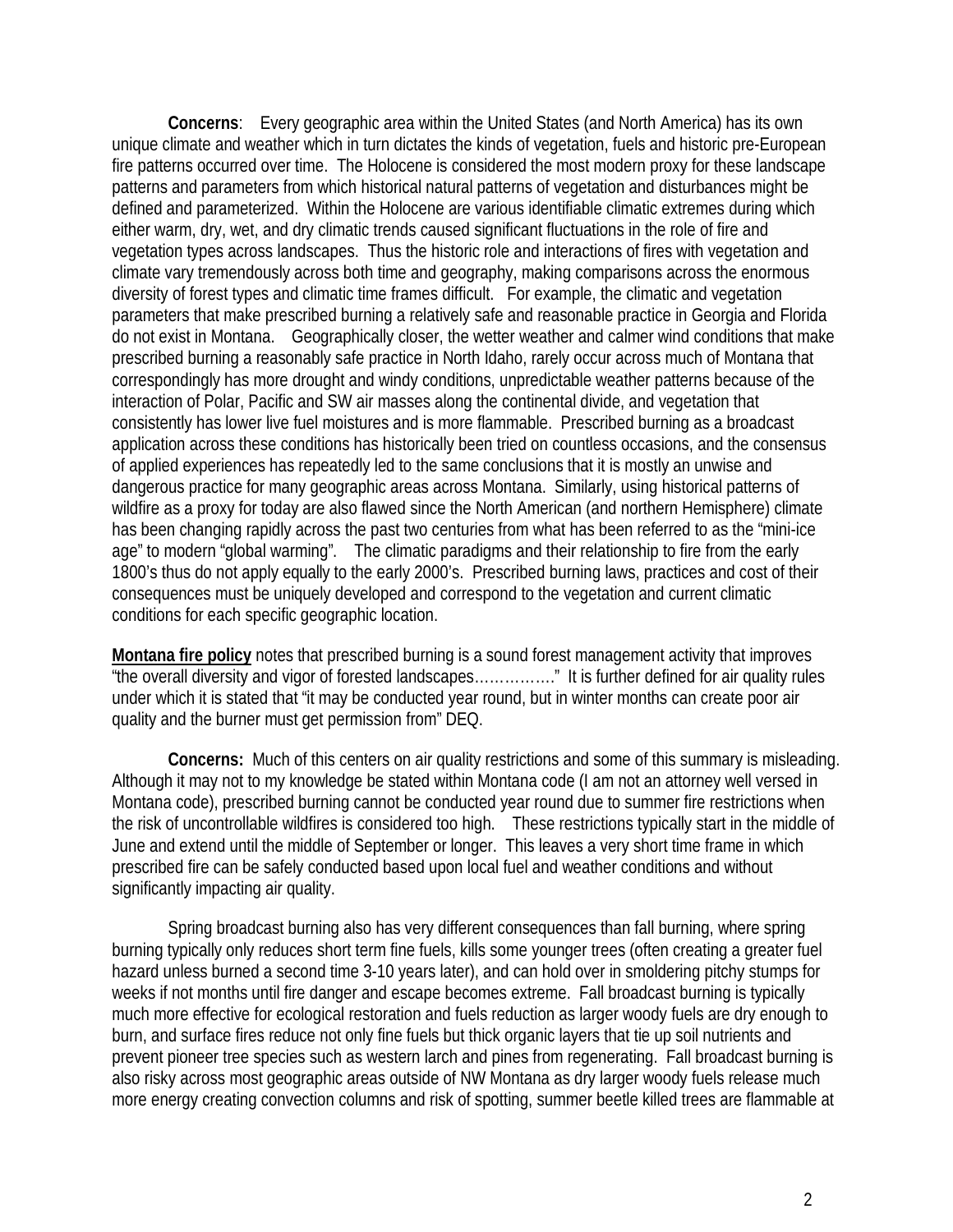this time (so called red trees) and fine fuels on a landscape basis are dry enough to allow spotting from greater convection columns to ignite outside of fire lines. In other regions such as North Idaho, fall rain and snow can play an important role containing and extinguishing prescribed fires. Across Montana, weather fronts that bring rain and snow are typically preceded with high winds, which add a considerable risk of fire escape. Thus as a practical reality there are often only a few days (if any) in which safe prescribed burning at a landscape level can be conducted. There must also be taken into context the difference between burning slash piles with extremely small and containable perimeters, and broadcast burning where significant acreages are ignited for the purpose of initiating a surface fire that burns across a given landscape with an extensive perimeter that can be very difficult to contain.

Second, fire does not always increase overall diversity and vigor of forests. Fires tend to decrease tree and plant diversity of species specifically adapted to shaded environments associated with "old-growth" characteristics. Ancient trees with previous fire scars are particularly susceptible to mortality from fire. There are currently 254 vascular plants listed as rare or threatened of which many are not benefited by wildfires. In addition, fire typically enhances the occupancy and spread of noxious weeds. As with grazing practices fire results in "increasers and decreasers" with respect to certain plants. If not carefully planned, fire can rob native wildlife of critical winter habitat. Unintended consequences can be forcing local ungulate populations onto other lands because their winter forage has been destroyed, resulting in locally unsustainably concentrated animal populations. Finally, landscape fires can significantly alter hydrological cycles allowing for burned landscapes to shed snow and rainfall versus allowing the soil to absorb it, resulting in soil erosion, downstream flooding and summer drought. Thus the role of fire is not always good, or bad, but must be carefully considered for all its consequences, especially those that impact surrounding landscapes and landowners that are often not considered by prescribed burn plans.

## **Other States:**

**Concerns**: As already indicated, other states with vegetation and climates that pose minor risks to prescribed fire escapes such as Florida already have extensive prescribed burning practices and laws. Those practices and regulations take into account significant times when vegetation and weather allow for very minor risk of a prescribed fire escaping. However, even under those conditions prescribed fires do escape resulting in considerable lability costs. Using laws and regulations from other states can be very useful but only if the risks of prescribed fires turning into escaped wildfires are appropriately accounted for with regard to other state conditions versus those found across Montana. As previously stated, the time window of opportunity for safe prescribed burning across Montana is extremely limited, and in some locations and years does not occur. This is the reason that broadcast burning of forest and range lands has never occurred to any great extent across most of Montana even in previous decades prior to existing laws; the conditions are typically simply too dangerous to do so safely. There is a reason that all of the other states cited have wet humid seasons where prescribed burning is feasible and risks of prescribed fires turning into wildfires are extremely low.

**Production Process tables:** There are many examples of bureaucratic regulatory processes in place for the purpose of regulating and safeguarding prescribed burns.

**Concerns:** Simply put, the more regulation the more cost there will be to enforce regulation. It is not clear who will fund and develop the protocols for the proposed greater freedom from liability to conduct prescribed burns, and who will pay for the significantly higher costs of enforcement.